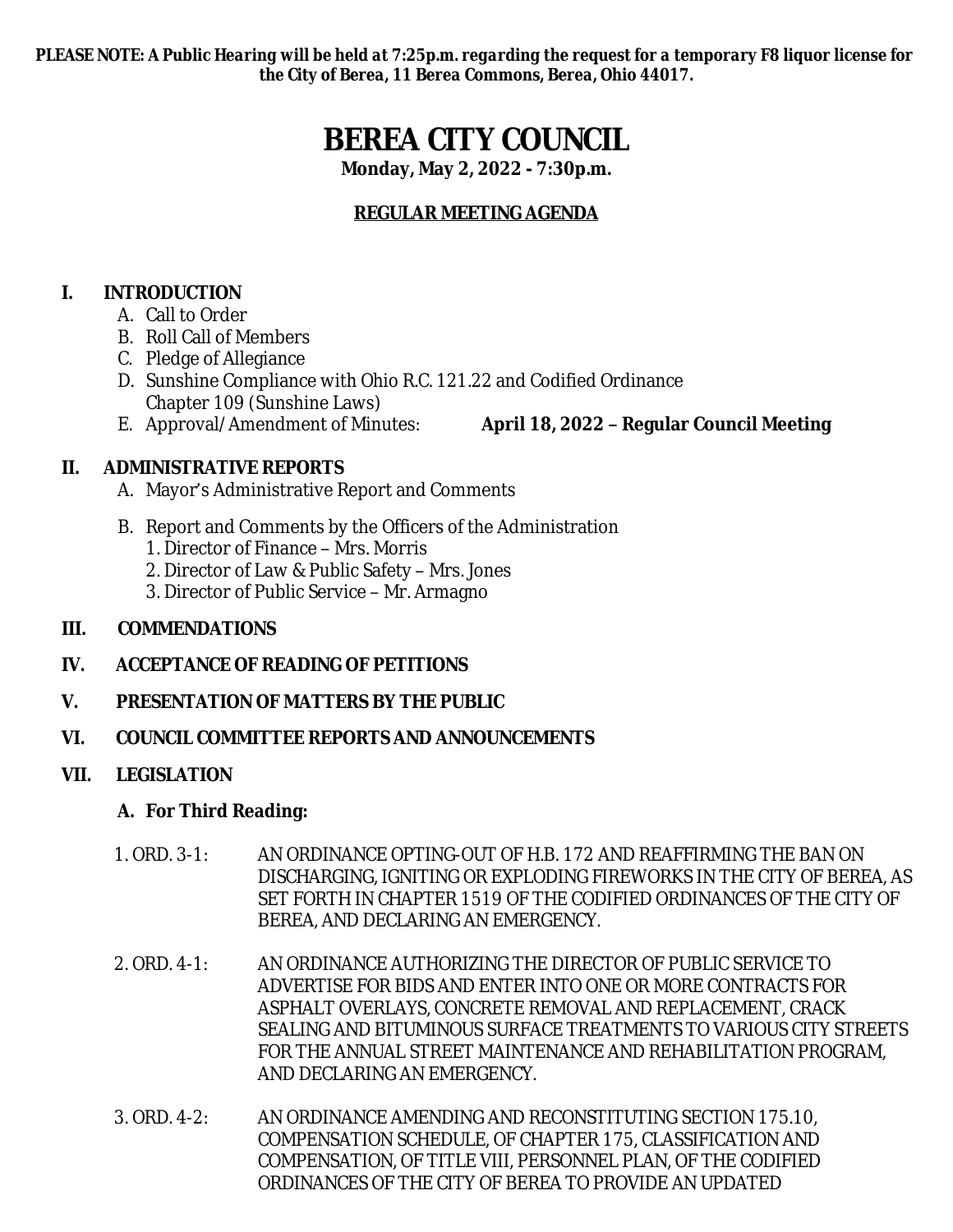- 4. RES. 4-3: A RESOLUTION DECLARING IT NECESSARY TO IMPROVE THE STREETS AND OTHER PUBLIC PLACES IN THE CITY OF BEREA BY SUPPLYING THE SAME WITH ELECTRIC LIGHTING, INCLUDING TRAFFIC CONTROL LIGHTING, BY FIXING THE VALUE OF INTERSECTIONS NOT ASSESSED FOR TAXATION, AND AUTHORIZING THE DIRECTOR OF FINANCE TO MAKE AND FILE TENTATIVE ASSESSMENTS TO EFFECT THE SAME, AND DECLARING AN EMERGENCY.
- 5. ORD. 4-4: AN ORDINANCE DETERMINING TO PROCEED WITH THE IMPROVEMENT OF THE STREETS AND OTHER PUBLIC PLACES IN THE CITY OF BEREA BY SUPPLYING THE SAME WITH ELECTRIC LIGHTING, INCLUDING TRAFFIC CONTROL LIGHTING, AND TO LEVY ASSESSMENTS THEREFOR, AND DECLARING AN EMERGENCY.
- 6. ORD. 4-5: AN ORDINANCE APPROVING AND RATIFYING A THREE-YEAR COLLECTIVE BARGAINING AGREEMENT BETWEEN THE CITY OF BEREA AND THE UTILITY WORKERS UNION OF AMERICA, LOCAL 270, PURSUANT TO CHAPTER 4117 OF THE OHIO REVISED CODE, AND DECLARING AN EMERGENCY.

#### **B. For Second Reading:**

- 1. ORD. 4-8: AN ORDINANCE AMENDING SECTION 931.02(a), CRIMINAL ACTIVITIES AS A NUISANCE; ABATEMENT, PROCEDURE AND COSTS OF ENFORCEMENT, AND SECTION 1331.05(a), NUISANCE CONDITIONS AT LEASED PROPERTIES PROHIBITED – PROCEDURES – NUISANCE HEARING OFFICER, OF THE CODIFIED ORDINANCES OF THE CITY OF BEREA TO ADD VIOLATIONS OF CHAPTER 1519, FIREWORKS, AS QUALIFYING INCIDENTS TO A NUISANCE DECLARATION, AND DECLARING AN EMERGENCY.
- 2. ORD. 4-9: AN ORDINANCE AMENDING SECTION 1519.99, PENALTY, OF CHAPTER 1519, FIREWORKS, OF PART FIFTEEN, FIRE PREVENTION CODE, OF THE CODIFIED ORDINANCES OF THE CITY OF BEREA, AND DECLARING AN EMERGENCY.

# **C. For First Reading:**

- 1. ORD. 5-1: AN ORDINANCE AMENDING SECTION 327.03, CREATION OF A SHADE TREE COMMISSION, OF CHAPTER 327, TREES AND WEEDS, OF TITLE FIVE, OTHER PUBLIC SERVICES, IN PART 3, STREETS, UTILITIES, AND PUBLIC SERVICES CODE, OF THE CODIFIED ORDINANCES OF THE CITY OF BEREA TO CHANGE THE NUMBER OF MEMBERS SERVING ON THE SHADE TREE COMMISSION, AND DECLARING AN EMERGENCY.
- 2. RES. 5-2: A RESOLUTION APPROVING THE MAYOR'S APPOINTMENT OF PAUL ANZALONE TO THE SHADE TREE COMMISSION, AND DECLARING AN EMERGENCY.
- 3. RES. 5-3: A RESOLUTION APPROVING THE MAYOR'S APPOINTMENT OF JANE SHERER TO THE SHADE TREE COMMISSION, AND DECLARING AN EMERGENCY.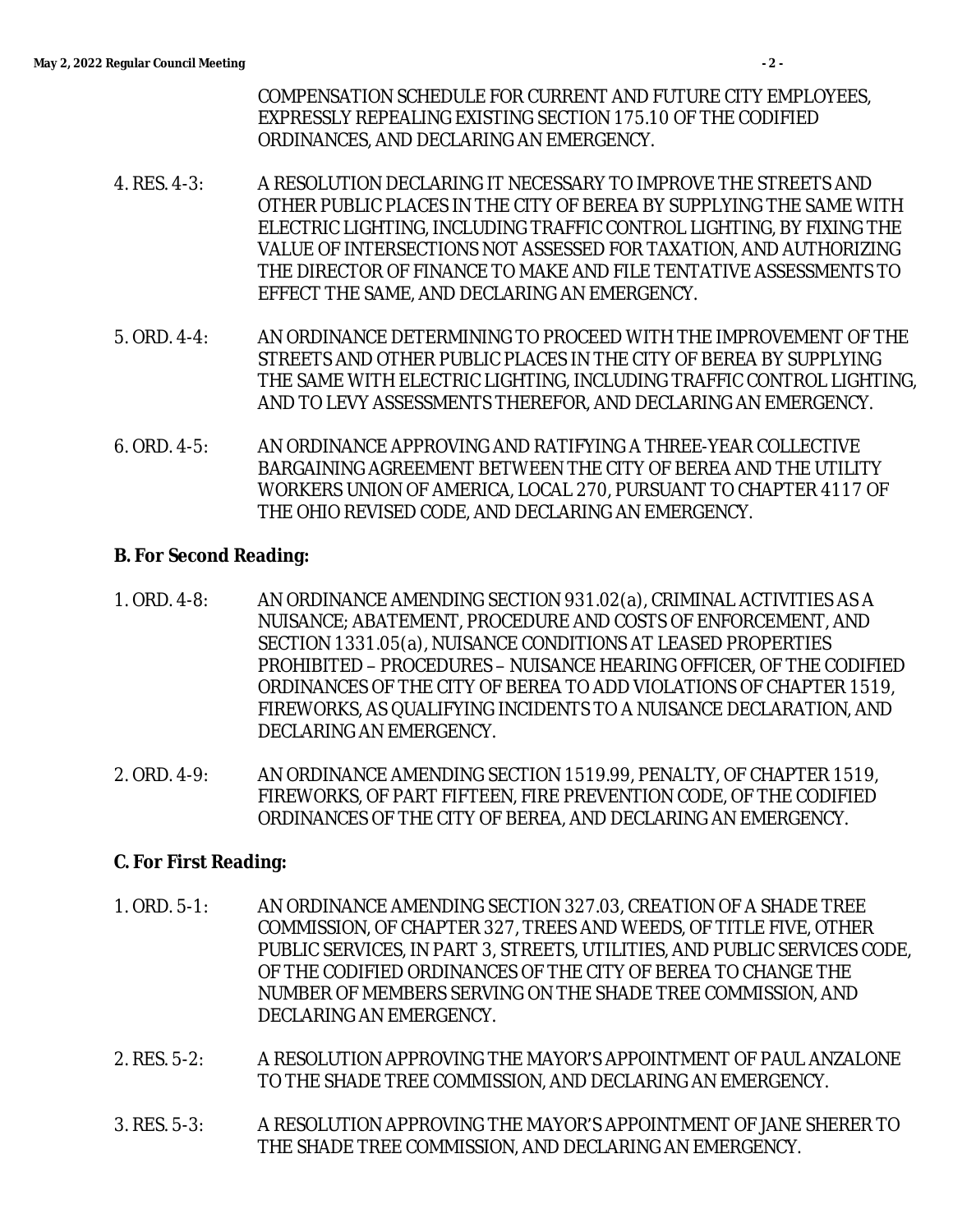- 4. RES. 5-4: A RESOLUTION APPROVING THE MAYOR'S APPOINTMENT OF MICHAEL MELAMPY TO THE SHADE TREE COMMISSION, AND DECLARING AN EMERGENCY.
- 5. RES. 5-5: A RESOLUTION SUBMITTING TO THE VOTERS OF THE CITY OF BEREA, OHIO, THE QUESTION OF THE RENEWAL OF THE 1.4 MILL TAX LEVY FOR THE PURPOSE OF PROVIDING FOR IMPROVEMENTS TO THE CITY'S WATER PLANT AND THE CONSTRUCTION AND ACQUISITION OF OTHER PERMANENT IMPROVEMENTS RELATING TO THE CITY'S WATER SYSTEM, PURSUANT TO OHIO REVISED CODE SECTION 5705.191 AND ITEM XI-3 OF THE CHARTER OF THE CITY OF BEREA.
- 6. ORD. 5-6: AN ORDINANCE ESTABLISHING THE COMMON TRENCH IMPROVEMENT PARTNERSHIP PROGRAM TO ADDRESS THOSE PROPERTIES IN THE CITY OF BEREA SERVED BY COMMON TRENCH SEWERS, WHEREBY THE CITY WILL COMMIT TO IMPROVING THE PORTION OF THE LATERAL SEWER LINE LOCATED ON PUBLIC PROPERTY WHEN THE OWNER OF THE PROPERTY SERVED BY THE COMMON TRENCH SEWER MAKES THE NECESSARY IMPROVEMENTS TO THE LATERAL SEWER LINE ON PRIVATE PROPERTY, AND DECLARING AN EMERGENCY.
- 7. ORD. 5-7: AN ORDINANCE PROVIDING FOR THE ISSUANCE AND SALE OF BONDS IN THE MAXIMUM PRINCIPAL AMOUNT OF \$7,330,000 FOR THE PURPOSE OF PAYING COSTS OF (i) ACQUIRING REAL ESTATE FOR MUNICIPAL FACILITIES, (ii) ACQUIRING PROPERTY TO BE USED FOR VEHICLE MAINTENANCE AND STORAGE FOR THE SERVICE DEPARTMENT, THE FRONT STREET RAILGRADE SEPARATION PROJECT AND OTHER MUNICIPAL PROJECTS, (iii) RESURFACING CERTAIN CITY STREETS TO BE APPROVED BY COUNCIL, (iv) CONSTRUCTING IMPROVEMENTS AT COE LAKE, INCLUDING AN AMPHITHEATER AND POOL SHELTER, (v) RESURFACING CERTAIN CITY STREETS TO BE APPROVED BY COUNCIL (THE 2016 STREET PROGRAM) AND TO PAY COSTS OF RECONSTRUCTING STREETS, INCLUDING IN THE BLUEGRASS DEVELOPMENT AREA, (vi) RESURFACING CERTAIN CITY STREETS TO BE APPROVED BY COUNCIL (THE 2017 STREET PROGRAM) AND TO PAY COSTS OF RECONSTRUCTING A PORTION OF NORTH ROCKY RIVER DRIVE AND JANANNA, VIVIAN AND KAYE DRIVES AND (vii) MAKING IMPROVEMENTS TO THE CITY'S WATER PLANT, INCLUDING REPLACING A PORTION OF THE FILTRATION SYSTEM, AND DECLARING AN EMERGENCY.
- 8. ORD. 5-8: AN ORDINANCE PROVIDING FOR THE ISSUANCE AND SALE OF BONDS IN THE MAXIMUM PRINCIPAL AMOUNT OF \$4,935,000 FOR THE PURPOSE OF PAYING COSTS OF IMPROVING THE CITY-OWNED ADMINISTRATIVE OFFICES, TRAINING FACILITY AND SURROUNDING GROUNDS LEASED TO THE CLEVELAND BROWNS FOOTBALL COMPANY LLC, AND DECLARING AN EMERGENCY.

#### **VIII. REPORT AND COMMENTS BY THE PRESIDENT OF COUNCIL**

#### **IX. REPORT AND COMMENTS BY THE MEMBERS OF COUNCIL**

- A. Councilwoman Brown, At-Large
- B. Councilwoman Coble, Ward 4
- C. Councilman Dozier, Ward 1
- D. Councilman McManis, Ward 2
- E. Councilman Skoczen, Ward 5
- F. Councilwoman Weaver, Ward 3
- G. Councilman Zacharyasz, At-Large